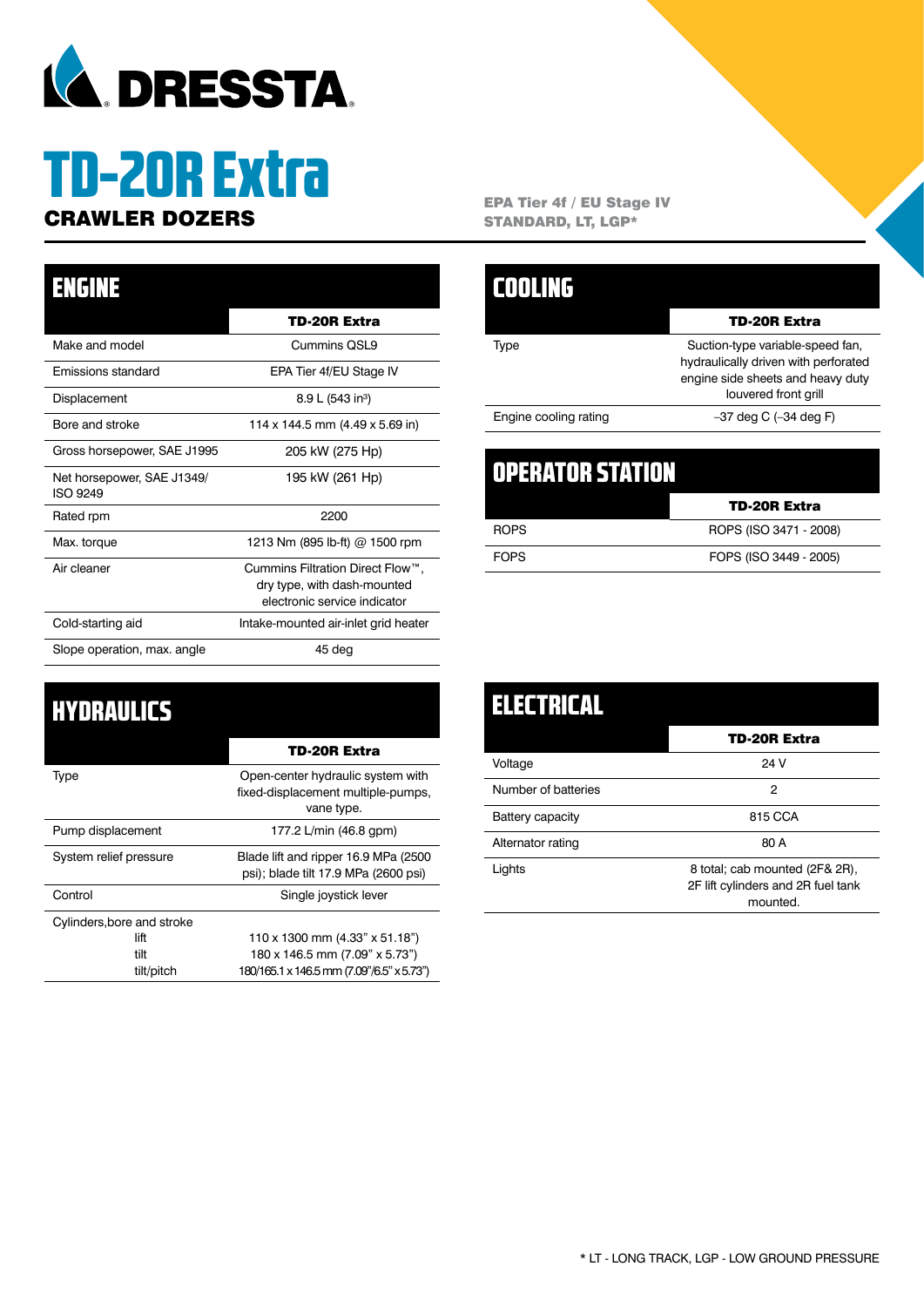| MACHINE DIMENSIONS |
|--------------------|
|                    |
|                    |
|                    |
|                    |

|                                                      | <b>TD-20R Extra</b>                                                      |
|------------------------------------------------------|--------------------------------------------------------------------------|
| A Overall height - FOPS Cab                          | 3480 mm (137 ft)                                                         |
| A1 Overall height - ROPS                             | 3570 mm (141 in)                                                         |
| A2 Overall height - end of<br>exhaust pipe           | 3930 mm (12' 11")                                                        |
| <b>B</b> Grouser height                              | 67 mm (2.63 in)                                                          |
| <b>C</b> Ground clearance                            | 460 mm (18.1 in)                                                         |
| <b>D</b> Overall length, base machine                | 4340 mm (171 in)                                                         |
| <b>D1</b> Length with blade                          | STD 5690 mm (18'8"),<br>LT 5910 mm (19' 5")                              |
| D2 Length with blade and<br>1-shank / 3-shank ripper | STD 6.89 m / 7.05 m (22' 7"/23' 2")<br>LT 7.11m / 7.27m (23' 4"/23' 10") |
| <b>E</b> Track length on ground                      | STD 2860 mm (113 in),<br>LT 3080 mm (121 in)                             |
| <b>F</b> Width over track                            | 2540 mm (100 in)                                                         |
| <b>F1</b> Width over trunnions                       | 2890 mm (9' 6")                                                          |
| G Track gauge                                        | 1980 mm (78 in)                                                          |





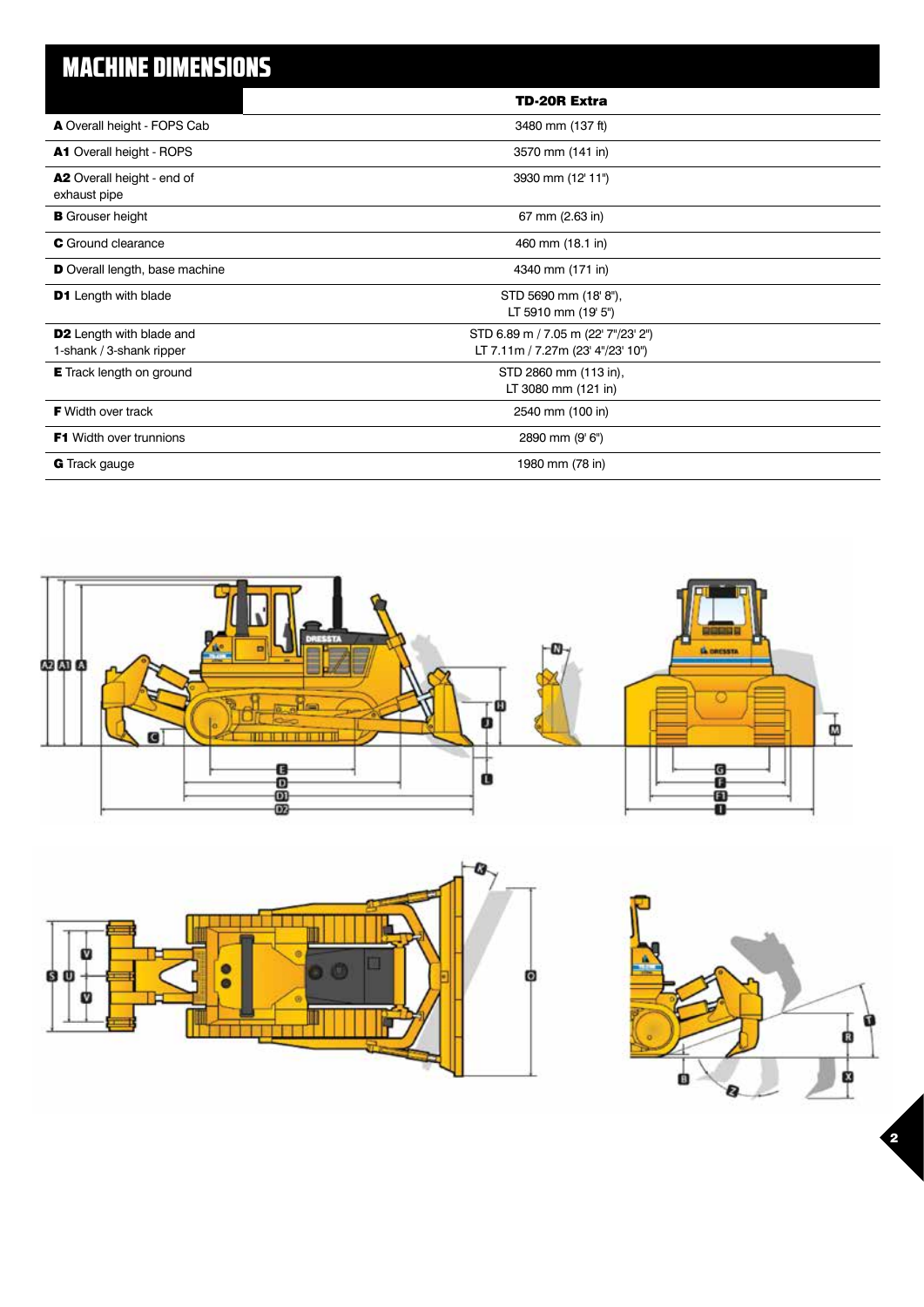# BLADE SPECS

|                                          |                                              | <b>TD-20R Extra</b>                          |                                               |                          |
|------------------------------------------|----------------------------------------------|----------------------------------------------|-----------------------------------------------|--------------------------|
| Type                                     | Semi-U                                       | <b>Full-U</b>                                | <b>Angle</b>                                  | <b>Straight LGP</b>      |
| SAE capacity                             | 7.04 m <sup>3</sup> (9.2 cu yd)              | $8.45 \text{ m}^3$ (11.1 cu yd)              | $3.88 \text{ m}^3$ (5.1 cu yd)                | 6.03 $m^3$ (7.9 cu yd)   |
| <b>H</b> Blade height                    | 1600 mm (5' 3")                              | 1600 mm (5' 9")                              | 1090 mm (43 in)                               | 1360 mm (54 in)          |
| <b>Blade width</b>                       | $3500$ mm $(11'6'')$                         | 3860 mm (152 in)                             | 4410 mm (174 in)                              | 4370 mm (172 in)         |
| J Blade lift height                      | STD 1150 mm (45 in),<br>LT 1220 mm (48 in)   | STD 1150 mm (45 in),<br>LT 1220 mm (48 in)   | STD 1160 m (46 in),<br>LT 1230 mm (48.4 in)   | 1210 mm (47.6 in)        |
| <b>K</b> Blade angle                     |                                              |                                              | 25 deg                                        |                          |
| L Blade digging depth                    | STD 505 mm (19.9 in),<br>LT 532 mm (20.9 in) | STD 505 mm (19.9 in),<br>LT 532 mm (20.9 in) | STD 615 mm (24.2 in),<br>LT 647 mm (25.5in)   | 522 mm (20.6 in)         |
| <b>M</b> Maximum tilt                    | 670 mm (26.3 in)                             | 720 mm (28.3 in)                             | 480 mm (19 in)                                | 660 mm (26 in)           |
| <b>N</b> Maximum blade pitch adjustment  | 25 deg                                       | 25 deg                                       |                                               | $\overline{\phantom{0}}$ |
| <b>O</b> Overall width with blade angled |                                              |                                              | STD 5770 mm (18' 11"),<br>LT 5990 mm (19' 8") |                          |

## RIPPER

|                                               | <b>TD-20R Extra</b>                                  |                              |  |
|-----------------------------------------------|------------------------------------------------------|------------------------------|--|
| <b>Type</b>                                   | Parallelogram ripper with hydraulic pitch adjustment |                              |  |
|                                               | Single-shank (standard)                              | <b>Multi-shank (3-shank)</b> |  |
| <b>R</b> Maximum clearance under tip (raised) | 538 mm (21.2 in)                                     | 596 mm (23.5 in)             |  |
| <b>S</b> Overall beam width                   | 1,383 mm (54 in)                                     | 2,130 mm (84 in)             |  |
| <b>T</b> Slope angle (full raise)             | $25^\circ$                                           | $25^\circ$                   |  |
| <b>U</b> Ripping width                        | $\overline{\phantom{a}}$                             | 1,982 mm (78 in)             |  |
| V Spacing center to center                    | $\overline{\phantom{a}}$                             | 991 mm (39 in)               |  |
| <b>X</b> Maximum penetration                  | 834 mm (32.8 in)                                     | 700 mm (27.6 in)             |  |
| <b>Z</b> Maximum pitch adjustment             | $25^\circ$                                           | $25^\circ$                   |  |
| Penetration force                             | 89.99 kN (20,230 lb)                                 | 91.1kN (20,479 lb)           |  |
| Pryout force                                  | 272.3 kN (61,213 lb)                                 | 282.2kN (63,439 lb)          |  |
| Shank positions (vertical)                    | 2                                                    | 2                            |  |
| Weight of ripper incl. shank(s)               | 2845 kg (6,272 lb)                                   | 3292 kg (6,400 lb)           |  |
| Weight of shank                               | 197 kg (434 lb)                                      | 196 kg (432 lb)              |  |

| <b>OPERATING WEIGHTS</b>                                                                                                                  |                                                            |                        |
|-------------------------------------------------------------------------------------------------------------------------------------------|------------------------------------------------------------|------------------------|
|                                                                                                                                           | TD-20R<br>Extra<br><b>(STD &amp; LT)</b>                   | TD-20R<br>Extra LGP    |
| Base weight with semi-U<br>blade w/tilt, drawbar, standard<br>equipment, Cab ROPS/FOPS,<br>full fuel tank, and 79 kg [175 lb]<br>operator | STD 24250 kg<br>$(53462$ lb),<br>LT 24810 kg<br>(54700 lb) | 25280 kg<br>(55733 lb) |
| <b>Optional components</b>                                                                                                                |                                                            |                        |
| Ripper w/3 shanks                                                                                                                         | 456 kg (1874 lb)                                           |                        |
| <b>Track shoes</b>                                                                                                                        |                                                            |                        |
| 610 mm (24 in)                                                                                                                            | 176 kg (388 lb)                                            |                        |
| 660 mm (26 in)                                                                                                                            | 336 kg (775 lb)                                            |                        |

| <b>SERVICEABILITY</b>    |                     |
|--------------------------|---------------------|
|                          | TD-20R Extra        |
| <b>Refill capacities</b> |                     |
| Fuel tank                | 420 L (115 US gal)  |
| Cooling system           | 37 L (9.8 US gal)   |
| Engine oil               | 22.5 L (6 US gal)   |
| Transmission system      | 173 L (45.8 US gal) |
| Final drive, each side   | 38 L (10 US gal)    |
| Hydraulic reservoir      | 115 L (30.4 US gal) |
| AdBlue (DEF)             | 37.5 L (10 US gal)  |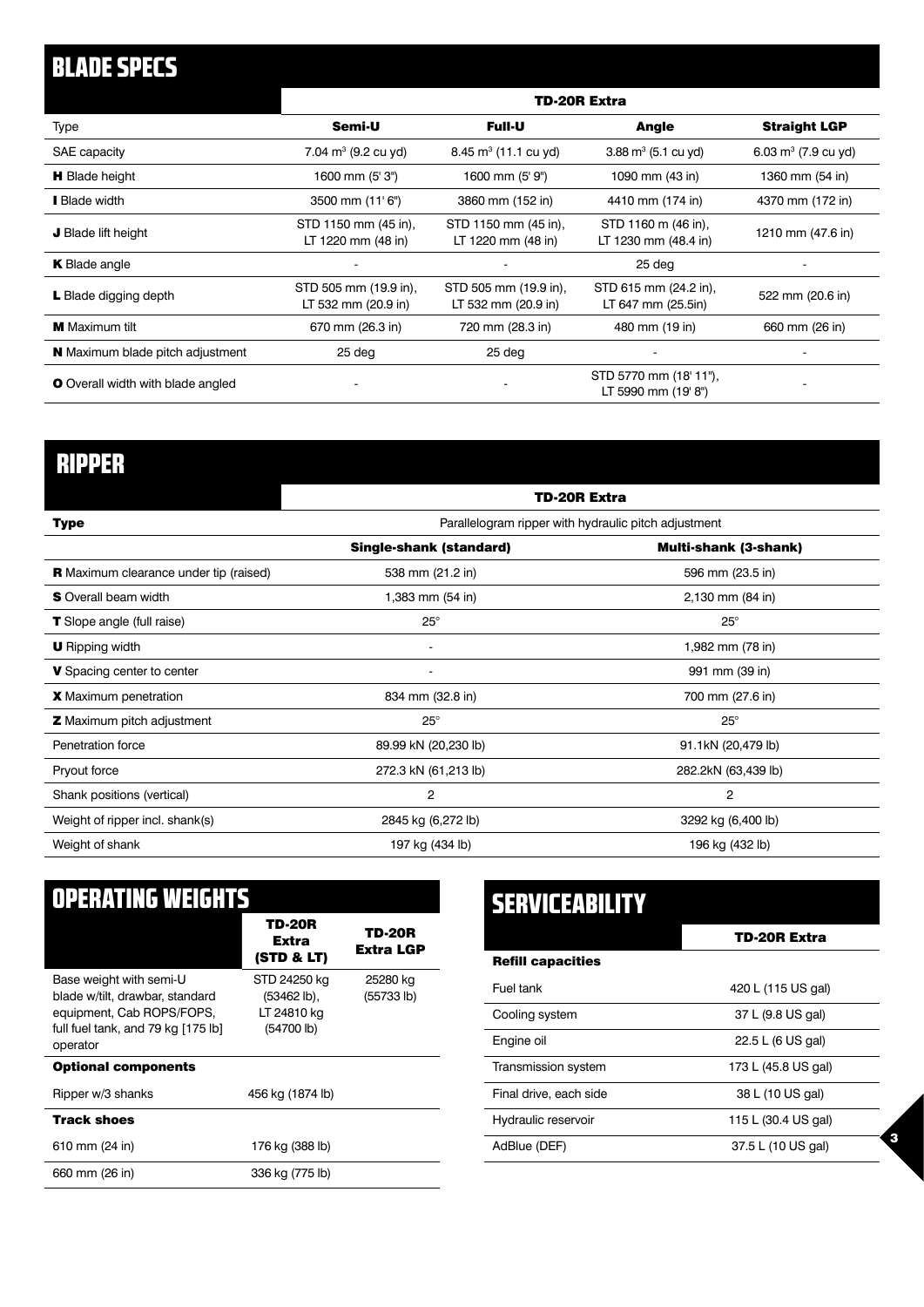## **POWERTRAIN**

|                     | TD-20R Extra                                                                                                                                                                                                                                                                                                                                                                                                                                                       |  |
|---------------------|--------------------------------------------------------------------------------------------------------------------------------------------------------------------------------------------------------------------------------------------------------------------------------------------------------------------------------------------------------------------------------------------------------------------------------------------------------------------|--|
| Transmission        | Single stage 370 mm (14.6 in)<br>torque converter with a 2:3:1<br>stall ratio drives to transmission<br>through a double universal<br>joint. Modular, countershaft type<br>power shift transmission, electro-<br>hydraulic control. Preset travel<br>speed and auto-downshift.                                                                                                                                                                                     |  |
| Steering            | Exclusive 2-speed geared steering<br>module provides gradual turns<br>while maintaining full power to<br>both tracks plus conventional<br>clutch-brake performance for tight<br>or pivot turns. Coupled to 3-speed<br>transmission, the 2-speed steering<br>provides 6 speeds forward and<br>6 reverse. The left hand joystick<br>controls transmission and steering<br>drive for up and down shifting,<br>steering, high/low selection and<br>LH/RH gradual turn. |  |
| <b>Final drives</b> | Double-reduction planetary<br>type final drives mounted<br>independently of track frames and<br>dozer push arms for isolation from<br>shock loads.                                                                                                                                                                                                                                                                                                                 |  |
| Total ratio         | 17.56 to 1                                                                                                                                                                                                                                                                                                                                                                                                                                                         |  |

| <b>Travel speeds</b>    |       |                                                                                                                                  |                                                                 |
|-------------------------|-------|----------------------------------------------------------------------------------------------------------------------------------|-----------------------------------------------------------------|
| Gear                    | Range | <b>Forward</b>                                                                                                                   | <b>Reverse</b>                                                  |
|                         |       | $km/h$ (mph)                                                                                                                     | km/h (mph)                                                      |
| 1st                     | Low   | 2.9(1.8)                                                                                                                         | 3.4(2.1)                                                        |
|                         | High  | 3.7(2.3)                                                                                                                         | 4.4 (2.7)                                                       |
| 2 <sub>nd</sub>         | I ow  | 5.2(3.2)                                                                                                                         | 6.1(3.8)                                                        |
|                         | High  | 6.7(4.2)                                                                                                                         | 7.9(4.9)                                                        |
| 3rd                     | Low   | 8.2(5.1)                                                                                                                         | 9.6(6.0)                                                        |
|                         | High  | 10.5(6.5)                                                                                                                        | 12.2(7.6)                                                       |
| Maximum<br>drawbar pull |       | 640 kN (143,878 lb)                                                                                                              |                                                                 |
| <b>Brakes</b>           |       |                                                                                                                                  |                                                                 |
| Service                 |       | Spring applied hydraulically<br>released multi-disc wet brakes.<br>Foot pedal-piloted control.                                   |                                                                 |
| Parking                 |       | The steering brakes also<br>act as service and parking<br>brakes. Service brakes are<br>transmission safety lever is<br>cut off. | locked automatically when the<br>actuated or when the engine is |

4

#### Maximum drawbar pull 640 kN (143,878 lb)

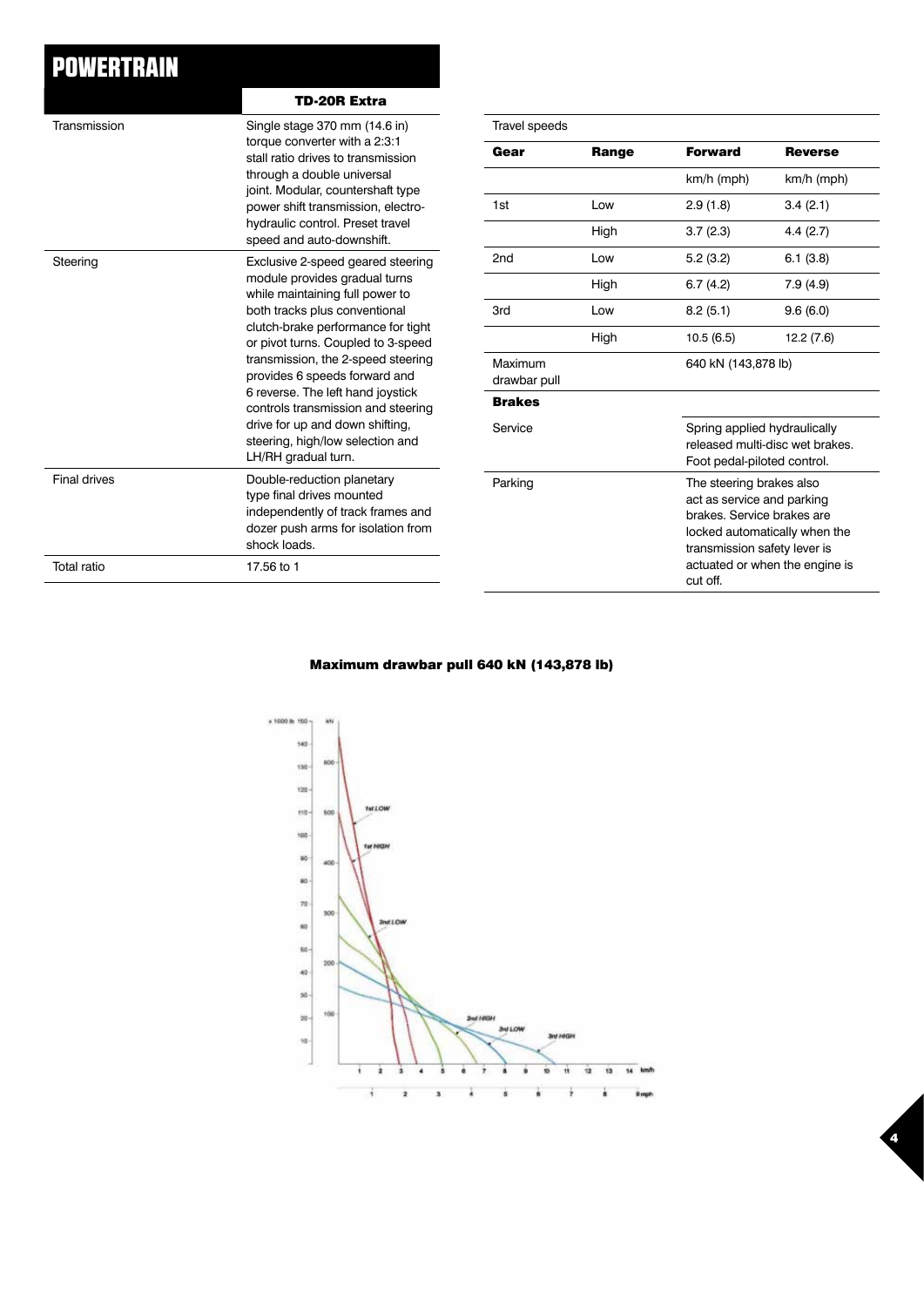| UNDERCARRIAGE               |                                                                                                                                                      |                                                                                                                                                     |
|-----------------------------|------------------------------------------------------------------------------------------------------------------------------------------------------|-----------------------------------------------------------------------------------------------------------------------------------------------------|
|                             | TD-20R Extra (STD & LT)                                                                                                                              | <b>TD-20R Extra LGP</b>                                                                                                                             |
| Suspension                  | Oscillation-type with equalizer bar and forward<br>mounted pivot shafts.                                                                             | Oscillation-type with equalizer bar and forward<br>mounted pivot shafts.                                                                            |
| <b>Tracks</b>               | Large, deep-heat-treated, sealed, and lubricated track<br>links and through-hardened, sealed, and lubricated<br>rollers for maximum wear resistance. | Large deep-heat-treated, sealed, and lubricated track<br>links and through-hardened, sealed, and lubricated<br>rollers for maximum wear resistance. |
| Track gauge                 | 1980 mm (78 in)                                                                                                                                      | 2180 mm (86 in)                                                                                                                                     |
| Track shoe width            | 560 mm (22 in)                                                                                                                                       | 864 mm (34 in)                                                                                                                                      |
| Chain                       | Sealed and lubricated                                                                                                                                | Sealed and lubricated                                                                                                                               |
| Shoes, each side            | STD 40 LT 42                                                                                                                                         | 42                                                                                                                                                  |
| Track rollers, each side    | $\overline{7}$                                                                                                                                       | $\overline{7}$                                                                                                                                      |
| Track length on ground      | STD 2860 mm (113in), LT 3080 mm (121 in)                                                                                                             | 3080 mm (121 in)                                                                                                                                    |
| Ground contact area         | STD 32000 cm <sup>2</sup> (4972 sq in), LT 34 000cm <sup>2</sup> (5324 sq in)                                                                        | 53000 cm <sup>2</sup> (8228 sq in)                                                                                                                  |
| Ground pressure             | STD 72.4 kPa LT 68.8 kPa                                                                                                                             | 52 kPa                                                                                                                                              |
| Track pitch                 | 215.9 mm (8.5 in)                                                                                                                                    | 215.9 mm (8.5 in)                                                                                                                                   |
| Sprocket sements, each side |                                                                                                                                                      |                                                                                                                                                     |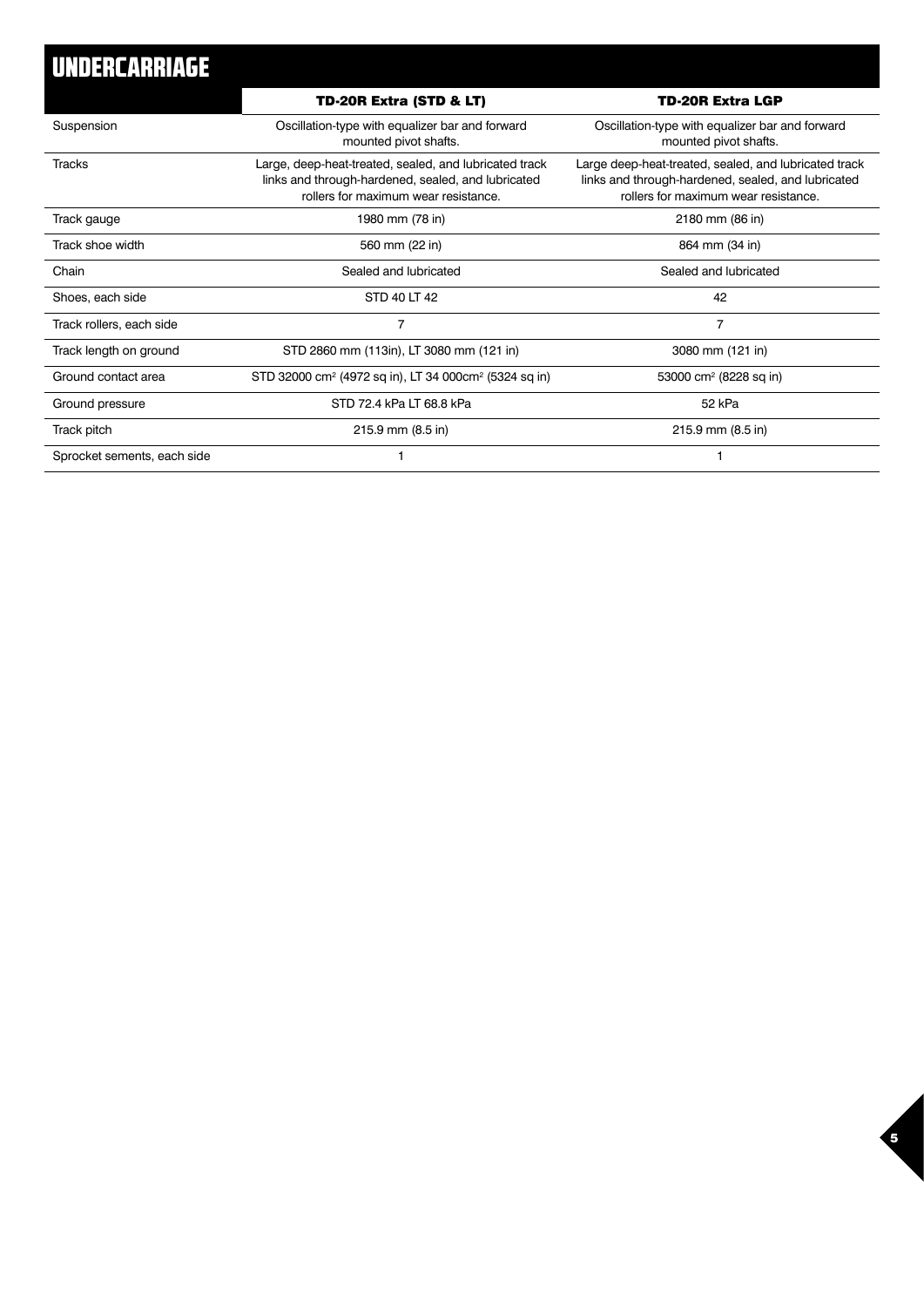#### ENGINE

Engine, Cummins QSL9, Tier 4 Final, emission certified, turbocharged, with High Pressure Injection (HPI), Selective Catalytic Reduction (SCR), Electronic Controls (ECM), 185 kW (248 fwhp) Air cleaner, Cummins Filtration Direct Flow™, dry type with precleaner, exhaust aspiration and electronic service indicator Antifreeze, -37°C (-34°F)

Cooling module; includes radiator, transmission oil, cooler, hydraulic oil/fan drive oil cooler, charge air cooler (CAC); isolation mounted Coolant filter conditioner

Diesel particulate filter with catalyst (DPF)

Exhaust pipe extension with elbow

Fan, hydraulically driven, suction type, variable speed

Filters, engine oil, full flow and bypass with replaceable "spin-on" elements

Water separator, fuel system

#### DRIVETRAIN

Torque converter, single stage

Transmission: power shift, 3 speeds forward, 3 reverse, combined with 2 speed steering provides 6 speeds forward, 6 reverse, preset travel speed selection and auto-downshift

Steering: planetary type, 2 speed, left hand single lever control (joystick)

Filters, power train, equipment hydraulics, "spin-on" micro glass type

Brakes, foot, spring applied, hydraulically released

Decelerator - right foot pedal; brake - center foot pedal

Final drive, 2-stage, planetary

#### OPERATOR'S ENVIRONMENT

Air conditioner/heater/pressurizer/defroster, mounted underseat; A/C condenser behind roof

AM/FM radio

Cab with 2 post ROPS, with sound suppression, 4 wipers w/ washers, inside mirror, dome light, tinted safety glass and air recirculation system (approved according to ROPS - SAE J1040 and FOPS - SAE J231)

Seat, air suspension type, fabric cover, adjustable with arm rests, swivel 14° to right

Seat belt (SAE J386) - 3" wide, retractable

Sun visor for front cab window

Tools compartment

#### INSTRUMENTATION

Electronic monitoring system with LCD display: normal and diagnostic operating modes for engine and drive train, hourmeter, gear and range

Gauges: voltmeter (battery charge), drive train oil temperature, fuel level, coolant temperature, tachometer (engine rpm), AdBlue® tank level

Engine and drive train diagnostics program indicator lights Warning lights: engine ECM status, high drive train oil temperature, low coolant level, low engine oil pressure, high coolant temperature, low fuel level, high exhaust system temperature, AdBlue® tank low level, battery charge level, low transmission/clutch oil pressure Warning lights - filters: air cleaner filter, exhaust system (SCR) filter, fan drive system filter, hydraulic oil filters, drive train pressure filter Audible alarm for low coolant level, low engine oil pressure and high coolant temperature

#### **ELECTRICAL**

Alarm, back-up Alternator 110 A Dual batteries 12 V, 960 CCA, cold start, maintenance free Horn, electric Cab lights: 2 front, 2 rear Lights with guards: 2 front lift-mounted cylinders, 2 rear fuel tank mounted Receptacle, starting/charging plug Starting, 24 V Starting aid - air grid heater

#### UNDERCARRIAGE (STD)

Track adjusters, hydraulic Track chain, sealed and lubricated (LTS) with split master link, 40 links Track chain end guides, integral Track frame: 6 roller, 1981 mm (78") gauge, oscillating type, lifespan lubricated rollers and idlers Track shoes: 560 mm (22"), grouser type

#### UNDERCARRIAGE (LT)

Track adjusters, hydraulic Track chain: sealed and lubricated (LTS) with split master link, 42 links Track chain center guides Track chain end guides, integral Track shoes: 560 mm (22"), grouser type Track frame: 6 roller, 1981 mm (78") gauge, oscillating type, lifespan lubricated rollers and idlers

#### UNDERCARRIAGE (LGP)

Track adjusters, hydraulic Track chain, sealed and lubricated (LTS) with split master link, 42 links Track chain center guides Track chain end guides, integral Track frame: 7 roller, 2180 mm (86") gauge oscillating type, lifespan lubricated rollers and idlers Track shoes, 864 mm (34"), extreme clipped corner grouser type GUARDS Crankcase, hinged, with front pull hook, transmission, fan, radiator,

sprocket rock and dirt deflector Engine hood, solid, sloped Engine side doors, hinged, perforated type Final drive seal guard Radiator guard door, two-piece, louvered, hinged

#### HYDRAULIC CONTROLS

3-spool valve, 1 lever with pilot operated blade control (lift/tilt), ready for ripper

#### OTHER STANDARD EQUIPMENT

Diagnostic centers for power train and equipment hydraulic pressures Drawbar, rigid Ecological drains for engine oil, radiator coolant and hydraulic oil Parts manual and operator's manual Rear access platform Strainers, fuel and hydraulic tanks